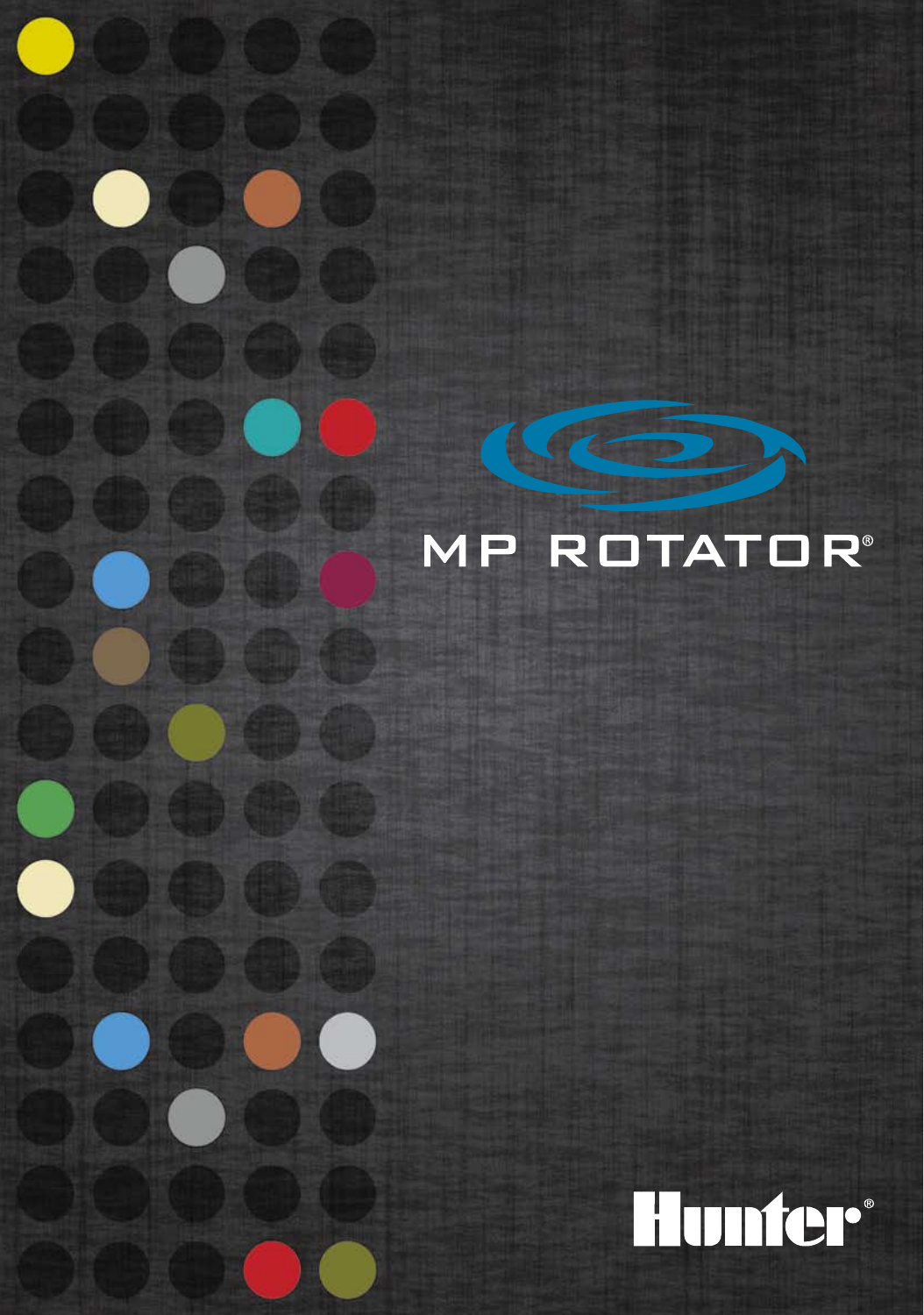## **...........**

## **Say Hello to a New Way of Watering**

The MP Rotator is a multi-stream rotor the size of a spray nozzle. It simply attaches to any of the Hunter spray head bodies transforming it into a highly efficient, low precipitation rate sprinkler. What's even better is that, after you adjust the arc and radius, every MP Rotator has a perfectly matched precipitation rate. So what does that mean? You can install any of the MP Rotators you see below, in any configuration or situation, with no concern of over or under watering. Further, you'll be able to have more MP Rotators on a zone. This is why it has become one of the most sought after products in irrigation history.



MP1000 MP2000 MP3000









Strip & Corners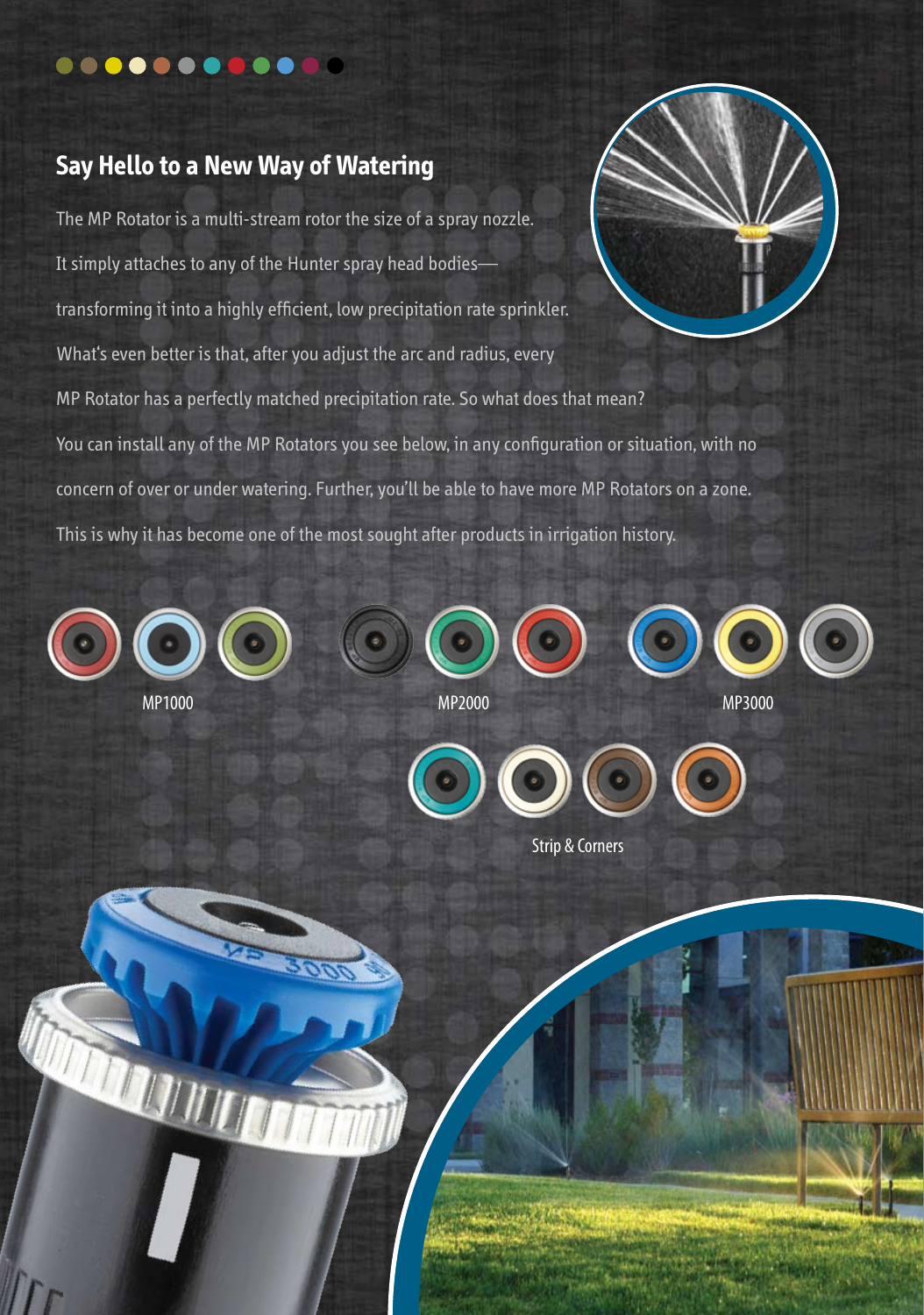## **The Ultimate Option**

There is an MP Rotator for nearly every application. You can space the MP Rotator from 2.5 meters all the way to 9 meters, and still have side strips and corners versions on the same zone! This is also why installers have found that the MP Rotator can save the day on existing irrigation systems in need of help. A zone that is "stretched" can now be brought to life. An irrigation system with low pressure will never look better. Chances are, the MP Rotator will find its way on to your next new installation. But why wait? Give it a try on your next service call.

## **Save the Planet**

Have you heard that before? Well, think about it. The MP Rotator saves water over spray nozzles (it uses about 30% less) because of its super efficient design. The MP Rotator is also being recognized by many cities and municipalities for its water saving capabilities, playing a big part in rebate programs across the country. All this is occurring while grass is staying green, plants are thriving, and landscapes have never looked better. It makes sense to use the MP Rotator because you not only get results but also know you've helped conserve our most precious resource.